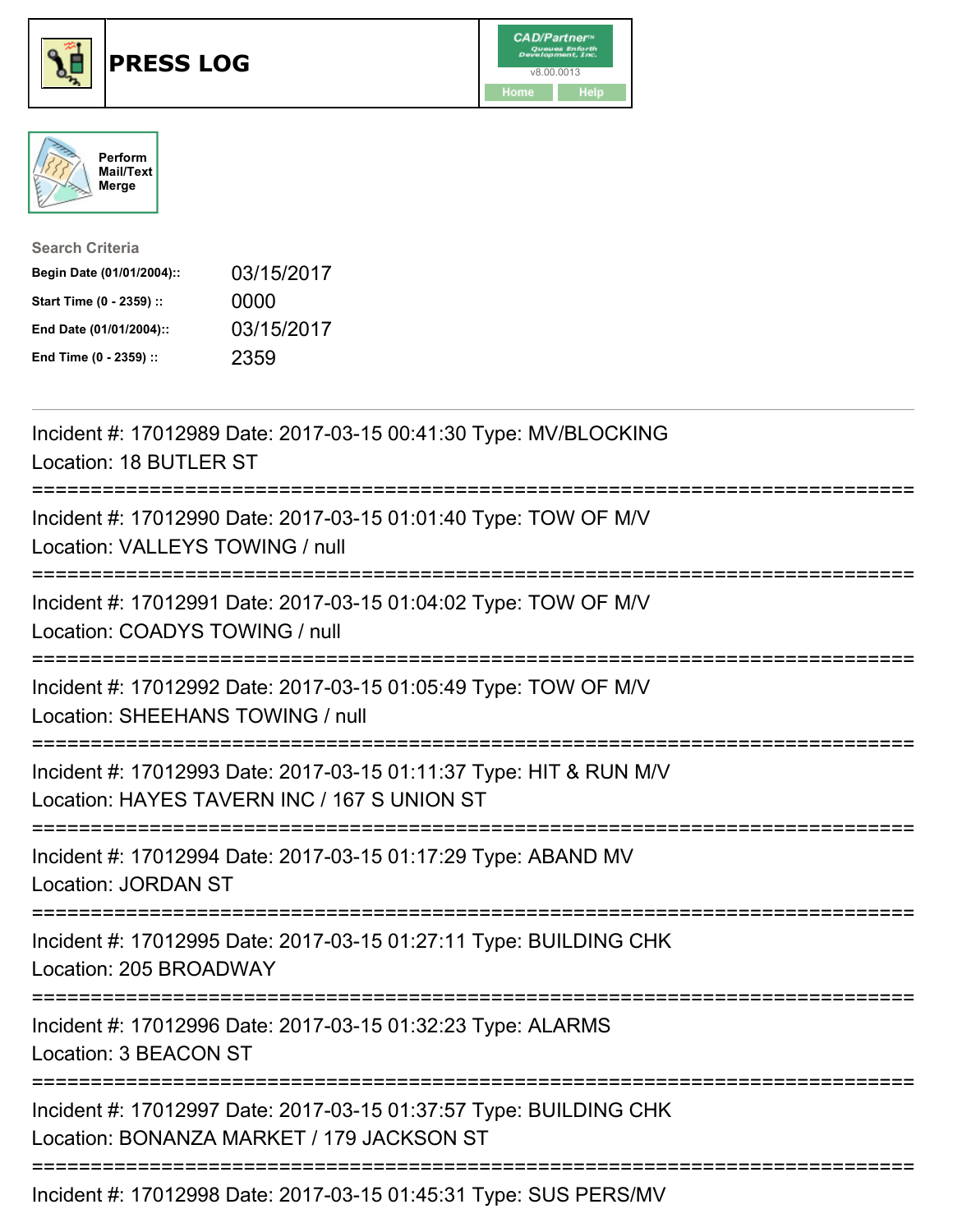| Location: MCDONALDS / 50 BROADWAY                                                                                             |
|-------------------------------------------------------------------------------------------------------------------------------|
| Incident #: 17012999 Date: 2017-03-15 01:49:58 Type: ASSSIT AMBULANC<br>Location: 260 PARK ST                                 |
| Incident #: 17013000 Date: 2017-03-15 02:05:00 Type: M/V STOP<br>Location: MERRIMACK ST & PARKER ST<br>====================== |
| Incident #: 17013001 Date: 2017-03-15 02:08:31 Type: M/V STOP<br><b>Location: JACKSON ST</b>                                  |
| Incident #: 17013002 Date: 2017-03-15 02:10:13 Type: M/V STOP<br>Location: FALLS BRIDGE / null                                |
| Incident #: 17013003 Date: 2017-03-15 02:11:58 Type: M/V STOP<br>Location: BROADWAY & LOWELL ST                               |
| Incident #: 17013004 Date: 2017-03-15 02:22:01 Type: BUILDING CHK<br>Location: DONOVAN LIQUORS / 175 S BROADWAY               |
| Incident #: 17013005 Date: 2017-03-15 03:03:18 Type: BUILDING CHK<br>Location: CARIBBEAN BAKERY / 205 BROADWAY                |
| Incident #: 17013006 Date: 2017-03-15 03:06:07 Type: M/V STOP<br><b>Location: COMMON ST</b>                                   |
| Incident #: 17013007 Date: 2017-03-15 03:24:20 Type: SUS PERS/MV<br>Location: AVON ST & JACKSON ST                            |
| Incident #: 17013008 Date: 2017-03-15 03:30:33 Type: BUILDING CHK<br>Location: AMABLE LIQUORS / 260 JACKSON ST                |
| Incident #: 17013009 Date: 2017-03-15 03:31:45 Type: ALARMS<br>Location: 469 HAVERHILL ST                                     |
| Incident #: 17013010 Date: 2017-03-15 04:40:30 Type: ALARM/BURG<br>Location: AUTO ZONE / 380 BROADWAY                         |
| Incident #: 17013011 Date: 2017-03-15 04:46:40 Type: ABAND MV<br>Location: 5 LAFAYETTE AV                                     |
| Incident #: 17013012 Date: 2017-03-15 05:02:46 Type: UNWANTEDGUEST                                                            |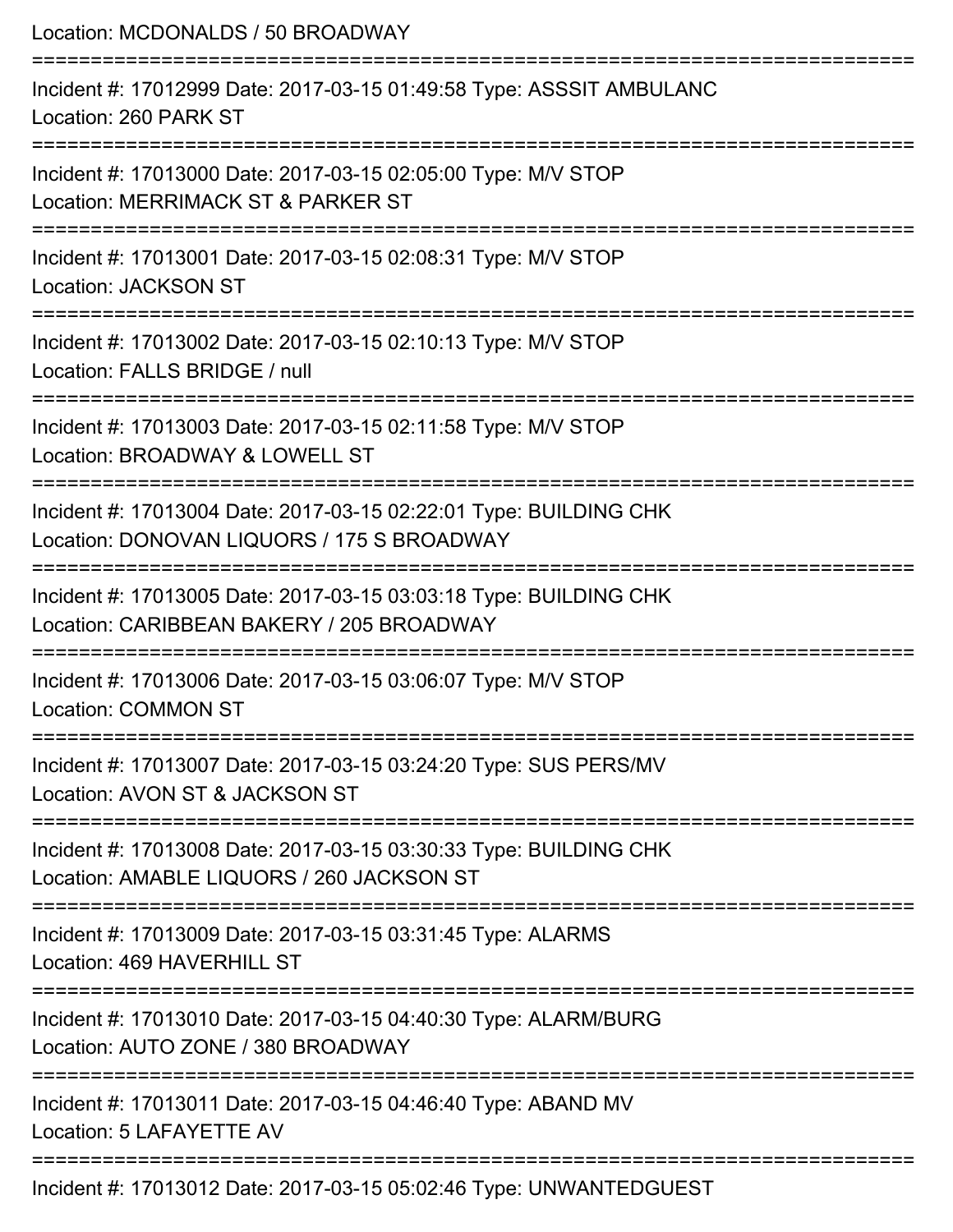| Incident #: 17013013 Date: 2017-03-15 06:06:12 Type: ALARMS<br>Location: LAWRENCE HIGH SCHOOL / 70-71 N PARISH RD |
|-------------------------------------------------------------------------------------------------------------------|
| Incident #: 17013014 Date: 2017-03-15 06:09:25 Type: LOCKOUT<br>Location: 222 ESSEX ST                            |
| Incident #: 17013015 Date: 2017-03-15 06:18:20 Type: ALARMS<br>Location: COMMONWEALTH NISSAN / 1 COMMONWEALTH DR  |
| Incident #: 17013016 Date: 2017-03-15 06:27:56 Type: WIRE DOWN<br>Location: 235 JACKSON ST                        |
| Incident #: 17013017 Date: 2017-03-15 06:35:05 Type: WIRE DOWN<br>Location: 67 PHILLIPS ST                        |
| Incident #: 17013018 Date: 2017-03-15 06:54:02 Type: HIT & RUN M/V<br>Location: 63 AMES ST                        |
| Incident #: 17013019 Date: 2017-03-15 07:35:30 Type: ALARMS<br>Location: 1 CANAL ST                               |
| Incident #: 17013020 Date: 2017-03-15 07:38:12 Type: M/V STOP<br>Location: BROADWAY & ESSEX ST                    |
| Incident #: 17013021 Date: 2017-03-15 07:38:55 Type: M/V STOP<br>Location: BROADWAY & CROSS ST                    |
| Incident #: 17013022 Date: 2017-03-15 07:40:22 Type: THREATS<br>Location: 17 NELSON ST                            |
| Incident #: 17013023 Date: 2017-03-15 07:43:48 Type: M/V STOP<br>Location: 148 WEST ST                            |
| Incident #: 17013024 Date: 2017-03-15 07:59:55 Type: HIT & RUN M/V<br>Location: 83 E HAVERHILL ST                 |
| Incident #: 17013025 Date: 2017-03-15 08:05:52 Type: MV/BLOCKING<br>Location: 114 BYRON AV                        |
| Incident #: 17013026 Date: 2017-03-15 08:25:14 Type: AUTO ACC/NO PI                                               |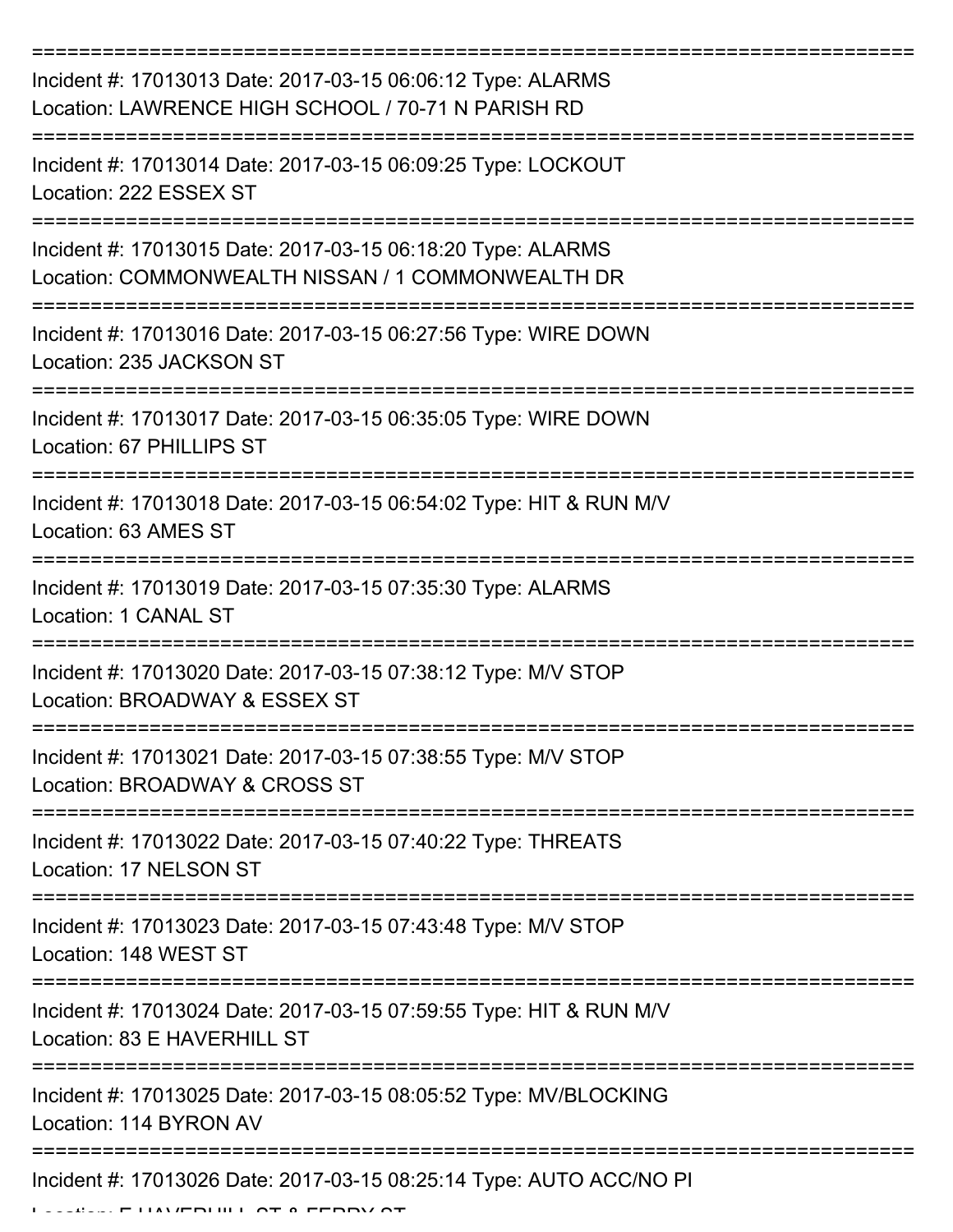| Incident #: 17013027 Date: 2017-03-15 08:36:31 Type: ALARM/BURG<br>Location: 65 MERRIMACK ST #1            |
|------------------------------------------------------------------------------------------------------------|
| Incident #: 17013028 Date: 2017-03-15 08:57:01 Type: M/V STOP<br>Location: CENTRAL BRIDGE / 0 MERRIMACK ST |
| Incident #: 17013029 Date: 2017-03-15 09:02:32 Type: ALARM/HOLD<br>Location: 348 JACKSON ST                |
| Incident #: 17013030 Date: 2017-03-15 09:09:03 Type: WIRE DOWN<br>Location: 29 MAY ST                      |
| Incident #: 17013031 Date: 2017-03-15 09:33:30 Type: NOTIFICATION<br>Location: 10 SPRING ST                |
| Incident #: 17013032 Date: 2017-03-15 09:45:54 Type: DISTURBANCE<br>Location: 277 SALEM ST FL 3            |
| Incident #: 17013033 Date: 2017-03-15 09:51:01 Type: MEDIC SUPPORT<br>Location: 152 BERKELEY ST            |
| Incident #: 17013034 Date: 2017-03-15 10:10:33 Type: SUICIDE ATTEMPT<br>Location: 114 THOREAU WAY #418     |
| Incident #: 17013035 Date: 2017-03-15 10:27:17 Type: WIRE DOWN<br>Location: BROADWAY & VALLEY ST           |
| Incident #: 17013036 Date: 2017-03-15 10:33:04 Type: ALARM/BURG<br>Location: 342 BROADWAY                  |
| Incident #: 17013037 Date: 2017-03-15 10:46:23 Type: ALARM/BURG<br>Location: 23 MONMOUTH ST                |
| Incident #: 17013038 Date: 2017-03-15 10:46:40 Type: INVEST CONT<br>Location: 29 SPRINGFIELD ST            |
| Incident #: 17013039 Date: 2017-03-15 10:49:09 Type: NEIGHBOR PROB<br>Location: 31 STORROW ST              |
| Incident #: 17013040 Date: 2017-03-15 10:49:47 Type: AUTO ACC/NO PI                                        |

Location: 339 BROADWAY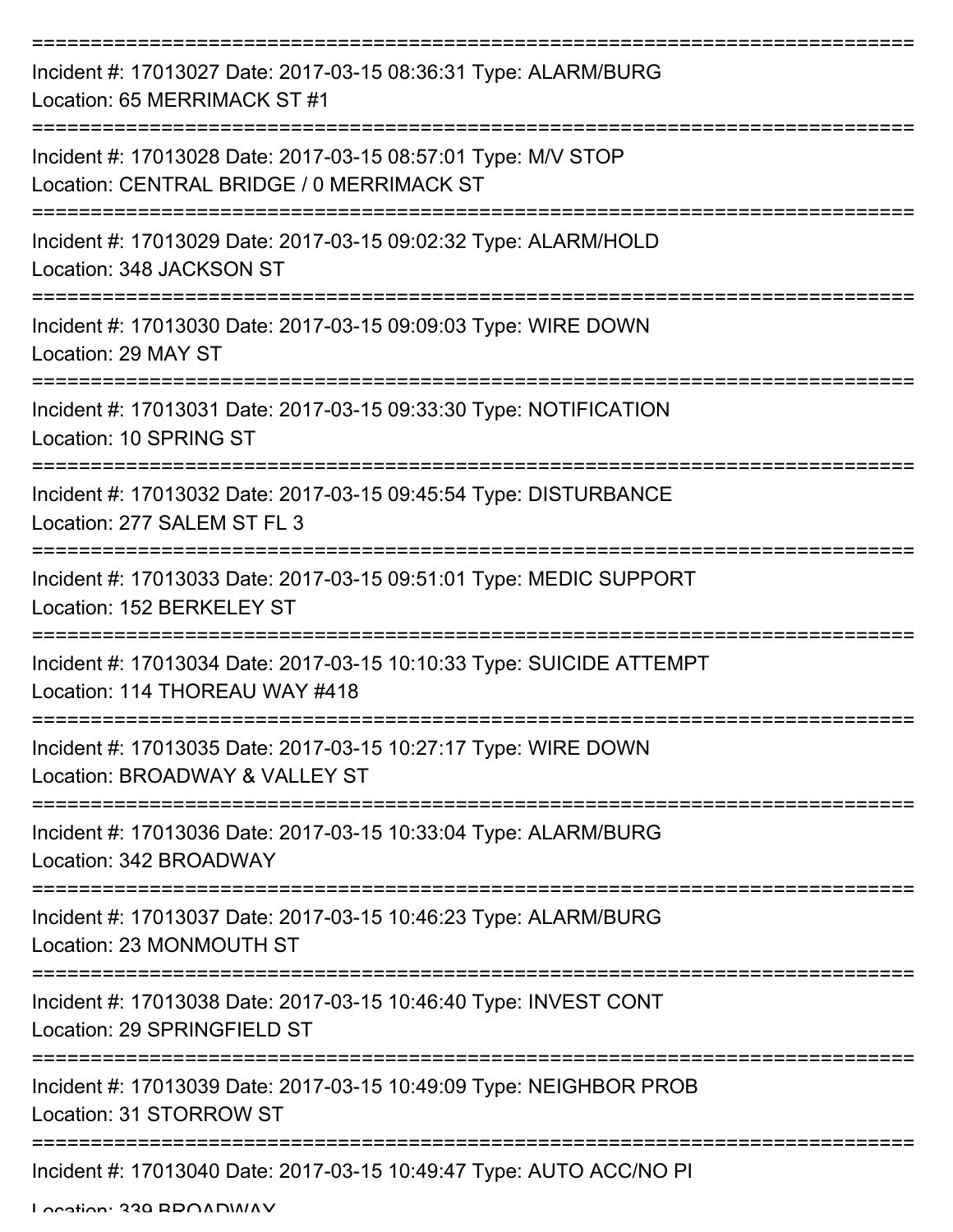| Incident #: 17013041 Date: 2017-03-15 10:51:55 Type: MEDIC SUPPORT<br>Location: 151 BAILEY ST                                      |
|------------------------------------------------------------------------------------------------------------------------------------|
| Incident #: 17013042 Date: 2017-03-15 10:54:04 Type: AUTO ACC/NO PI<br>Location: BELKNAP ST & DANA ST                              |
| Incident #: 17013043 Date: 2017-03-15 10:56:45 Type: ALARM/BURG<br>Location: 160 BROADWAY                                          |
| Incident #: 17013044 Date: 2017-03-15 11:00:05 Type: SUS PERS/MV<br>Location: S UNION ST & SPRINGFIELD ST                          |
| Incident #: 17013045 Date: 2017-03-15 11:02:56 Type: AUTO ACC/NO PI<br>Location: 239 BROADWAY                                      |
| Incident #: 17013046 Date: 2017-03-15 11:04:43 Type: ALARM/BURG<br>Location: 39 STORROW ST                                         |
| Incident #: 17013047 Date: 2017-03-15 11:14:19 Type: MV/BLOCKING<br>Location: 107 S BROADWAY                                       |
| Incident #: 17013048 Date: 2017-03-15 11:16:03 Type: MAL DAMAGE<br>Location: 273 S UNION ST                                        |
| Incident #: 17013049 Date: 2017-03-15 11:18:40 Type: WIRE DOWN<br>Location: 67 NEWBURY ST                                          |
| Incident #: 17013050 Date: 2017-03-15 11:22:06 Type: M/V STOP<br>Location: 700 ESSEX ST                                            |
| ----------------------------<br>Incident #: 17013051 Date: 2017-03-15 11:22:27 Type: DOMESTIC/PROG<br>Location: 10 GRAFTON ST FL 3 |
| Incident #: 17013054 Date: 2017-03-15 11:24:55 Type: CK WELL BEING<br>Location: 57 FRANKLIN ST #3 FL 3                             |
| Incident #: 17013052 Date: 2017-03-15 11:25:51 Type: LARCENY/PAST<br>Location: 64 BELMONT ST                                       |
| Incident #: 17013053 Date: 2017-03-15 11:27:53 Type: M/V STOP<br><b>Location: 9 HANCOCK ST</b>                                     |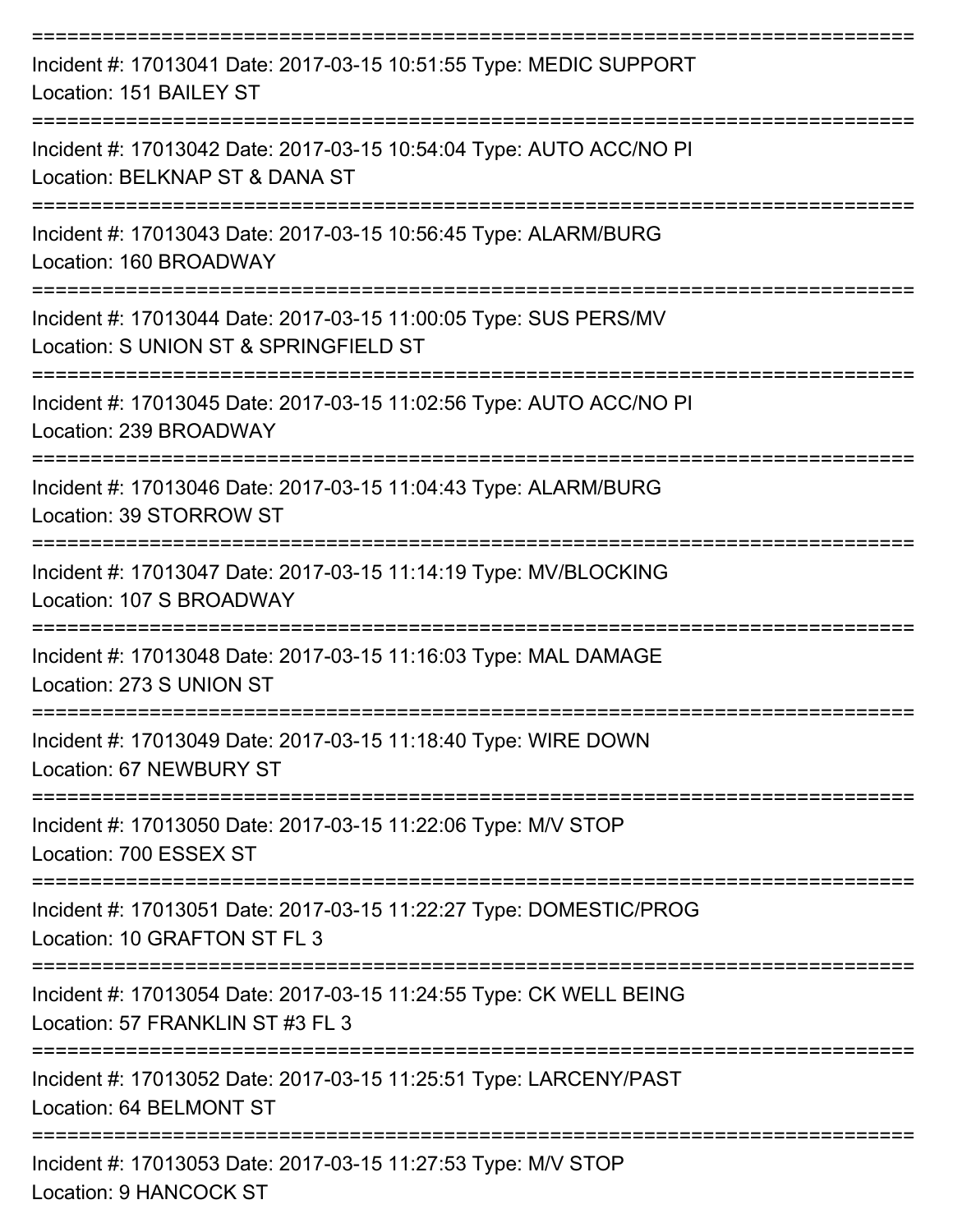| Incident #: 17013055 Date: 2017-03-15 11:28:34 Type: AUTO ACC/NO PI<br>Location: 355 PARK ST            |
|---------------------------------------------------------------------------------------------------------|
| Incident #: 17013056 Date: 2017-03-15 11:37:13 Type: HIT & RUN M/V<br>Location: 113 MARGIN ST           |
| Incident #: 17013057 Date: 2017-03-15 11:40:12 Type: MEDIC SUPPORT<br>Location: 38 NEWTON ST            |
| Incident #: 17013058 Date: 2017-03-15 11:58:46 Type: THREATS<br>Location: 151 BEACON AV                 |
| Incident #: 17013059 Date: 2017-03-15 12:05:21 Type: MV/BLOCKING<br>Location: HAVERHILL ST & NEWBURY ST |
| Incident #: 17013060 Date: 2017-03-15 12:12:03 Type: M/V STOP<br><b>Location: CENTRAL BRIDGE</b>        |
| Incident #: 17013061 Date: 2017-03-15 12:13:03 Type: MV/BLOCKING<br>Location: 17 FRONT ST               |
| Incident #: 17013062 Date: 2017-03-15 12:23:51 Type: SPECIAL CHECK<br>Location: BROADWAY & LOWELL ST    |
| Incident #: 17013063 Date: 2017-03-15 12:27:27 Type: HIT & RUN M/V<br>Location: 6 INMAN ST              |
| Incident #: 17013064 Date: 2017-03-15 12:30:30 Type: MAL DAMAGE<br>Location: 351 HOWARD ST              |
| Incident #: 17013065 Date: 2017-03-15 12:34:56 Type: WARRANT SERVE<br>Location: 1 GENERAL ST            |
| Incident #: 17013066 Date: 2017-03-15 12:45:30 Type: MISSING PERS<br>Location: 550 S UNION ST           |
| Incident #: 17013067 Date: 2017-03-15 12:58:53 Type: WARRANT SERVE<br>Location: 550 S UNION ST #3       |
| Incident #: 17013068 Date: 2017-03-15 12:59:37 Type: KEEP PEACE<br>Location: 55 GILBERT ST              |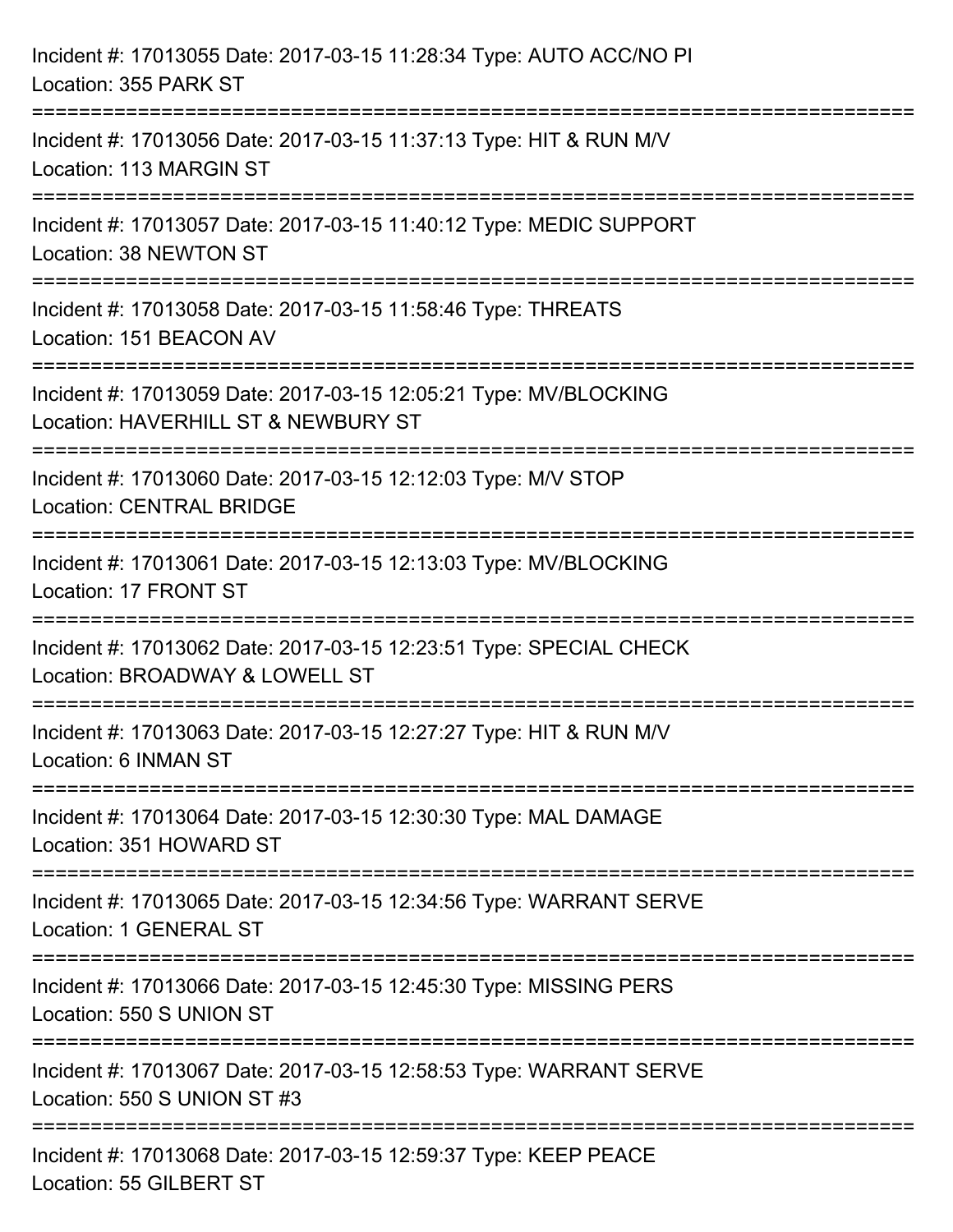| Incident #: 17013069 Date: 2017-03-15 13:03:39 Type: LARCENY/PAST<br>Location: 10 OAKWOOD AV                                |
|-----------------------------------------------------------------------------------------------------------------------------|
| Incident #: 17013070 Date: 2017-03-15 13:19:55 Type: DRUG VIO<br>Location: 19 LOGAN ST                                      |
| Incident #: 17013071 Date: 2017-03-15 13:26:47 Type: VIO CITY ORD<br>Location: 38 KENDALL ST                                |
| Incident #: 17013072 Date: 2017-03-15 13:45:53 Type: KEEP PEACE<br>Location: 10 GRAFTON ST                                  |
| Incident #: 17013073 Date: 2017-03-15 14:04:33 Type: MEDIC SUPPORT<br>Location: CLADDAGH PUB / 399 CANAL ST                 |
| Incident #: 17013074 Date: 2017-03-15 14:18:28 Type: MV/BLOCKING<br>Location: 309 HOFFMAN AV                                |
| Incident #: 17013075 Date: 2017-03-15 14:24:08 Type: LARCENY/MV/PAST<br>Location: 189 FARNHAM ST                            |
| Incident #: 17013076 Date: 2017-03-15 14:27:21 Type: AUTO ACC/NO PI<br>Location: 410 ESSEX ST                               |
| Incident #: 17013077 Date: 2017-03-15 14:31:55 Type: M/V STOP<br>Location: METHUEN ST & UNION ST                            |
| Incident #: 17013078 Date: 2017-03-15 14:43:46 Type: AUTO ACC/PI<br>Location: LAWRENCE ST & MAPLE ST                        |
| Incident #: 17013079 Date: 2017-03-15 14:45:48 Type: ALARM/BURG<br>Location: NEVILLE MEDICAL ASSOCIATES / 100 FRANKLIN ST   |
| Incident #: 17013080 Date: 2017-03-15 14:47:08 Type: ALARM/BURG<br>Location: 196 BROADWAY                                   |
| Incident #: 17013081 Date: 2017-03-15 14:53:20 Type: AUTO ACC/NO PI<br>Location: 500 MERRIMACK ST                           |
| Incident #: 17013082 Date: 2017-03-15 15:00:03 Type: GENERAL SERV<br>Location: COMMONWEALTH MOTOR CHEVY / 1 COMMONWEALTH DR |

===========================================================================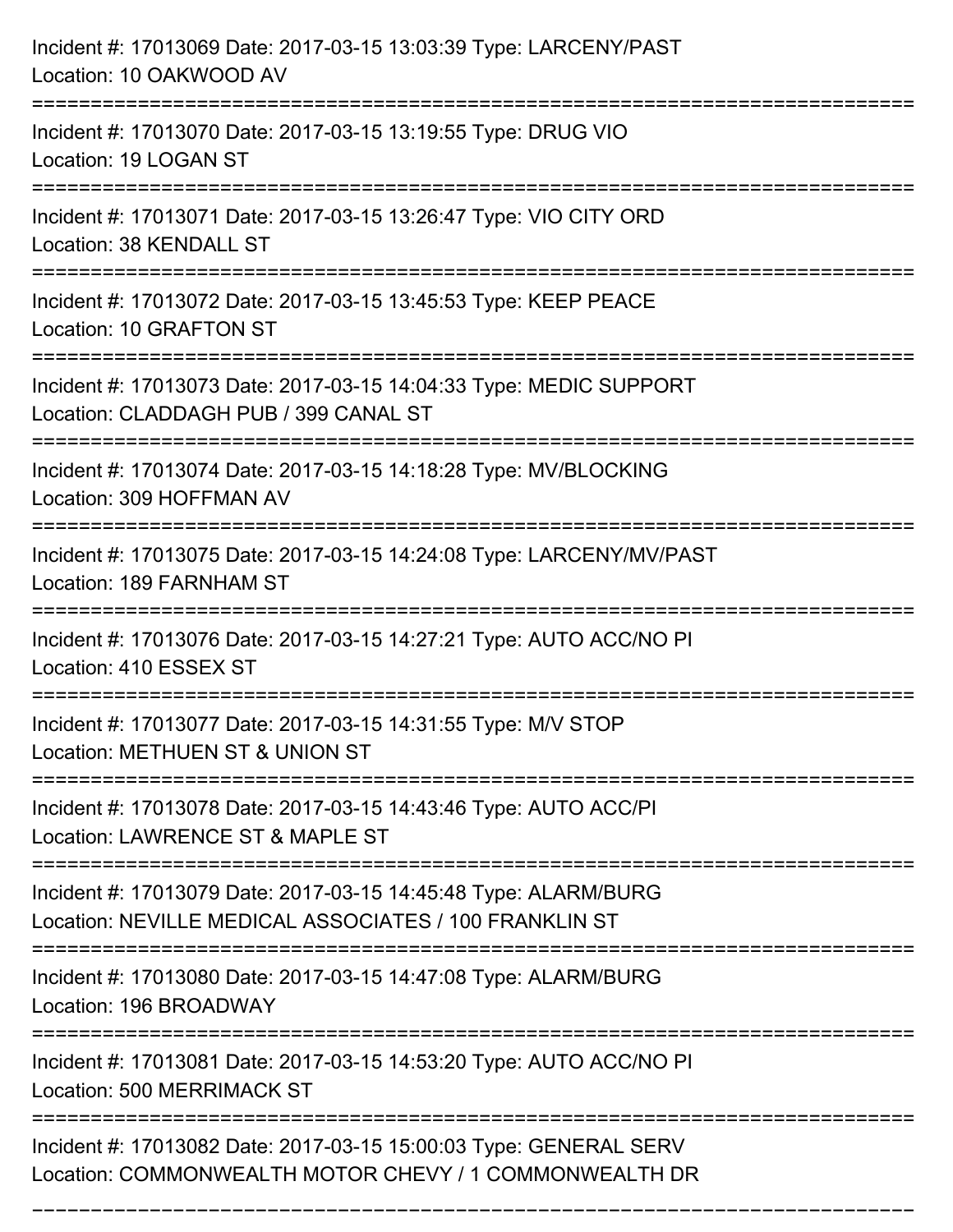| Incident #: 17013083 Date: 2017-03-15 15:01:40 Type: LARCENY/PAST<br>Location: 10 GRAFTON ST                             |
|--------------------------------------------------------------------------------------------------------------------------|
| Incident #: 17013084 Date: 2017-03-15 15:03:01 Type: AUTO ACC/NO PI<br>Location: 31 MORTON ST                            |
| Incident #: 17013085 Date: 2017-03-15 15:05:21 Type: ABAND MV<br><b>Location: DAISY ST</b>                               |
| Incident #: 17013086 Date: 2017-03-15 15:11:07 Type: HIT & RUN M/V<br>Location: ANDOVER ST & S UNION ST                  |
| Incident #: 17013087 Date: 2017-03-15 15:14:31 Type: M/V STOP<br>Location: ORCHARD ST & UNION ST<br>==================== |
| Incident #: 17013088 Date: 2017-03-15 15:17:18 Type: M/V STOP<br>Location: 40 LAWRENCE ST                                |
| Incident #: 17013089 Date: 2017-03-15 15:20:12 Type: M/V STOP<br>Location: BROADWAY & LOWELL ST                          |
| Incident #: 17013090 Date: 2017-03-15 15:20:36 Type: 209A/SERVE<br>Location: 151 BEACON AV                               |
| Incident #: 17013091 Date: 2017-03-15 15:21:51 Type: M/V STOP<br>Location: HAVERHILL ST & NEWBURY ST                     |
| Incident #: 17013092 Date: 2017-03-15 15:23:28 Type: M/V STOP<br>Location: BROADWAY & HAVERHILL ST                       |
| Incident #: 17013093 Date: 2017-03-15 15:23:50 Type: INVESTIGATION<br>Location: 324 BROADWAY                             |
| Incident #: 17013094 Date: 2017-03-15 15:28:57 Type: STOL/MV/PAS<br>Location: 286 LAWRENCE ST                            |
| Incident #: 17013095 Date: 2017-03-15 15:30:33 Type: M/V STOP<br>Location: PARKER ST & SALEM ST                          |
| Incident #: 17013096 Date: 2017-03-15 15:31:19 Type: M/V STOP<br>Location: 514 HAVERHILL ST                              |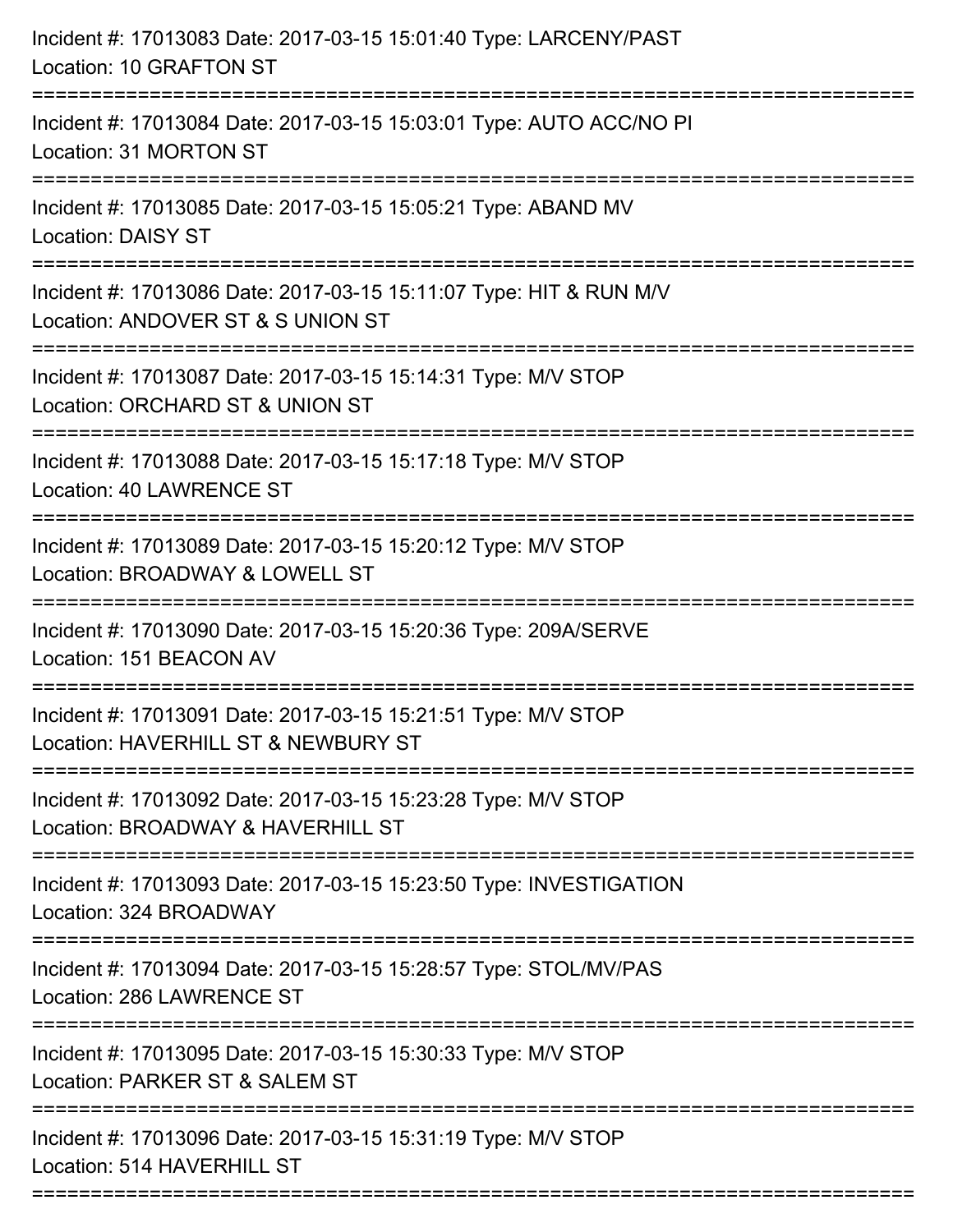| Location: 20 KNOX ST |  |  |  |
|----------------------|--|--|--|
|----------------------|--|--|--|

| Incident #: 17013098 Date: 2017-03-15 15:36:50 Type: M/V STOP<br>Location: 257 ESSEX ST                                        |
|--------------------------------------------------------------------------------------------------------------------------------|
| Incident #: 17013100 Date: 2017-03-15 15:36:56 Type: MV/BLOCKING<br>Location: 80 TREMONT ST<br>-----------                     |
| Incident #: 17013099 Date: 2017-03-15 15:37:27 Type: M/V STOP<br>Location: BROADWAY & LOWELL ST                                |
| Incident #: 17013101 Date: 2017-03-15 15:37:46 Type: NEIGHBOR PROB<br>Location: 527 HAVERHILL ST                               |
| Incident #: 17013102 Date: 2017-03-15 15:39:29 Type: M/V STOP<br>Location: 431 COMMON ST                                       |
| Incident #: 17013103 Date: 2017-03-15 15:41:40 Type: WARRANT SERVE<br>Location: 383 HAVERHILL ST #31                           |
| Incident #: 17013104 Date: 2017-03-15 15:42:44 Type: KEEP PEACE<br>Location: 151 BEACON AV #A                                  |
| Incident #: 17013105 Date: 2017-03-15 15:48:12 Type: MV/BLOCKING<br>Location: E HAVERHILL ST & MARSTON ST                      |
| Incident #: 17013106 Date: 2017-03-15 15:49:32 Type: 209A/SERVE<br>Location: 38 EXETER ST                                      |
| Incident #: 17013107 Date: 2017-03-15 15:51:42 Type: M/V STOP<br>Location: BROADWAY & CONCORD ST                               |
| Incident #: 17013108 Date: 2017-03-15 15:57:20 Type: AUTO ACC/NO PI<br>Location: 209 MERRIMACK ST                              |
| Incident #: 17013109 Date: 2017-03-15 16:07:33 Type: 209A/SERVE<br>Location: 33 PORTLAND ST                                    |
| Incident #: 17013110 Date: 2017-03-15 16:08:53 Type: AUTO ACC/NO PI<br>Location: NEW BALANCE ATHLETIC SHOE CORP / 5 S UNION ST |
|                                                                                                                                |

Incident #: 17013111 Date: 2017 03 15 16:10:32 Type: M/V STOP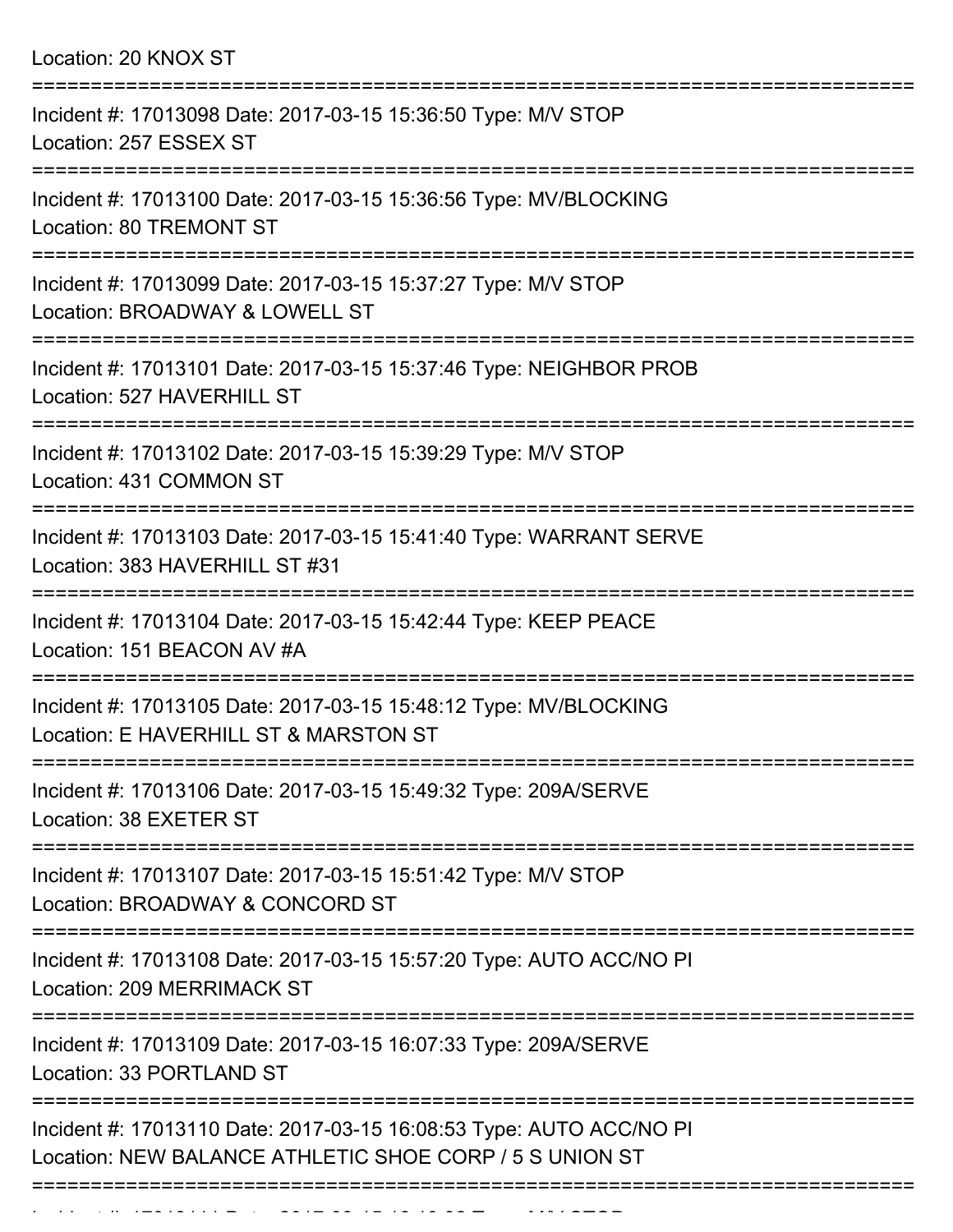| Location: HAMPSHIRE ST & VALLEY ST                                                                           |
|--------------------------------------------------------------------------------------------------------------|
| Incident #: 17013112 Date: 2017-03-15 16:14:22 Type: AUTO ACC/NO PI<br>Location: 290 MERRIMACK ST            |
| Incident #: 17013113 Date: 2017-03-15 16:18:35 Type: MV/BLOCKING<br>Location: 212 BRUCE ST                   |
| Incident #: 17013114 Date: 2017-03-15 16:19:25 Type: M/V STOP<br>Location: BROADWAY & LOWELL ST              |
| Incident #: 17013115 Date: 2017-03-15 16:20:31 Type: M/V STOP<br>Location: FOSTER ST & SALEM ST              |
| Incident #: 17013116 Date: 2017-03-15 16:22:36 Type: AUTO ACC/NO PI<br>Location: BENNINGTON ST & LAWRENCE ST |
| Incident #: 17013117 Date: 2017-03-15 16:25:45 Type: SEARCHWARRANT<br>Location: 59 HOLLY ST                  |
| Incident #: 17013118 Date: 2017-03-15 16:30:00 Type: M/V STOP<br>Location: BROADWAY & LOWELL ST              |
| Incident #: 17013119 Date: 2017-03-15 16:31:11 Type: 209A/SERVE<br>Location: 45 BROADWAY #404                |
| Incident #: 17013120 Date: 2017-03-15 16:39:56 Type: ALARM/BURG<br>Location: 6 BERKELEY ST                   |
| Incident #: 17013122 Date: 2017-03-15 16:48:53 Type: M/V STOP<br>Location: 157 LAWRENCE ST                   |
| Incident #: 17013123 Date: 2017-03-15 16:50:10 Type: HIT & RUN M/V<br>Location: 266 BROADWAY                 |
| Incident #: 17013124 Date: 2017-03-15 16:50:30 Type: ALARM/BURG<br>Location: 120 BROADWAY                    |
| Incident #: 17013125 Date: 2017-03-15 16:53:35 Type: 209A/SERVE<br>Location: 23 SUMMER ST                    |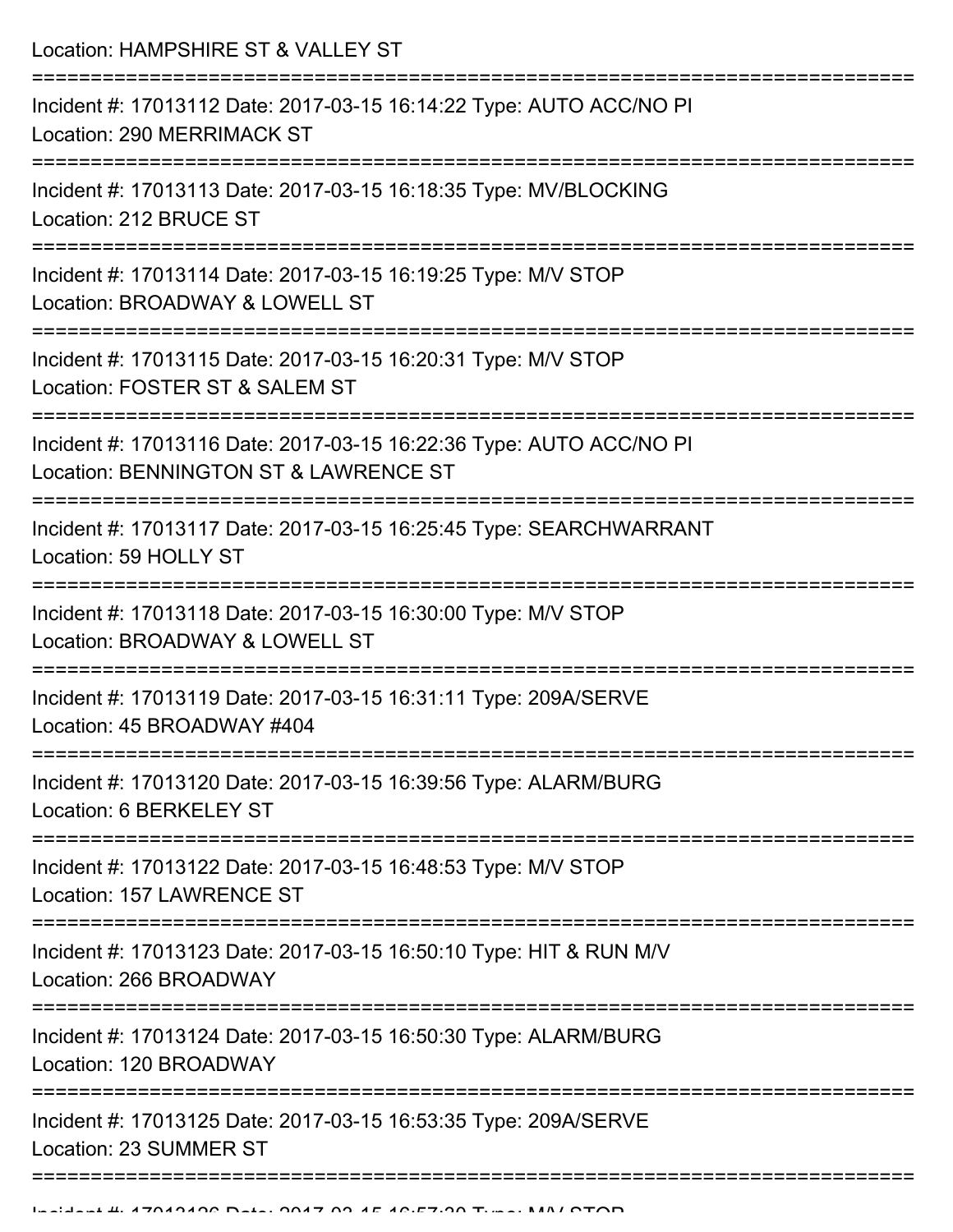Location: 45 BROADWAY =========================================================================== Incident #: 17013127 Date: 2017-03-15 16:58:53 Type: ALARM/BURG Location: 12 MONROE ST =========================================================================== Incident #: 17013128 Date: 2017-03-15 17:01:26 Type: M/V STOP Location: ARLINGTON ST & LAWRENCE ST =========================================================================== Incident #: 17013129 Date: 2017-03-15 17:05:03 Type: MV/BLOCKING Location: 23 WILMOT ST =========================================================================== Incident #: 17013130 Date: 2017-03-15 17:06:23 Type: M/V STOP Location: BROADWAY & LOWELL ST =========================================================================== Incident #: 17013131 Date: 2017-03-15 17:07:39 Type: KEEP PEACE Location: 114 WOODLAND ST =========================================================================== Incident #: 17013132 Date: 2017-03-15 17:09:09 Type: M/V STOP Location: AMESBURY ST & ESSEX ST =========================================================================== Incident #: 17013133 Date: 2017-03-15 17:09:59 Type: AUTO ACC/NO PI Location: GENERAL ST & UNION ST =========================================================================== Incident #: 17013134 Date: 2017-03-15 17:17:19 Type: M/V STOP Location: 157 LAWRENCE ST =========================================================================== Incident #: 17013135 Date: 2017-03-15 17:17:36 Type: M/V STOP Location: FRANKLIN ST & HAVERHILL ST =========================================================================== Incident #: 17013136 Date: 2017-03-15 17:19:17 Type: MV/BLOCKING Location: 55 DORCHESTER ST =========================================================================== Incident #: 17013137 Date: 2017-03-15 17:20:29 Type: DRUG OVERDOSE Location: 65 MANCHESTER ST =========================================================================== Incident #: 17013138 Date: 2017-03-15 17:24:20 Type: M/V STOP Location: COMMON ST & LAWRENCE ST =========================================================================== Incident #: 17013139 Date: 2017-03-15 17:30:18 Type: DISTURBANCE Location: EXETER ST & PHILLIPS ST ===========================================================================

Incident #: 17013140 Date: 2017-03-15 17:31:14 Type: M/V STOP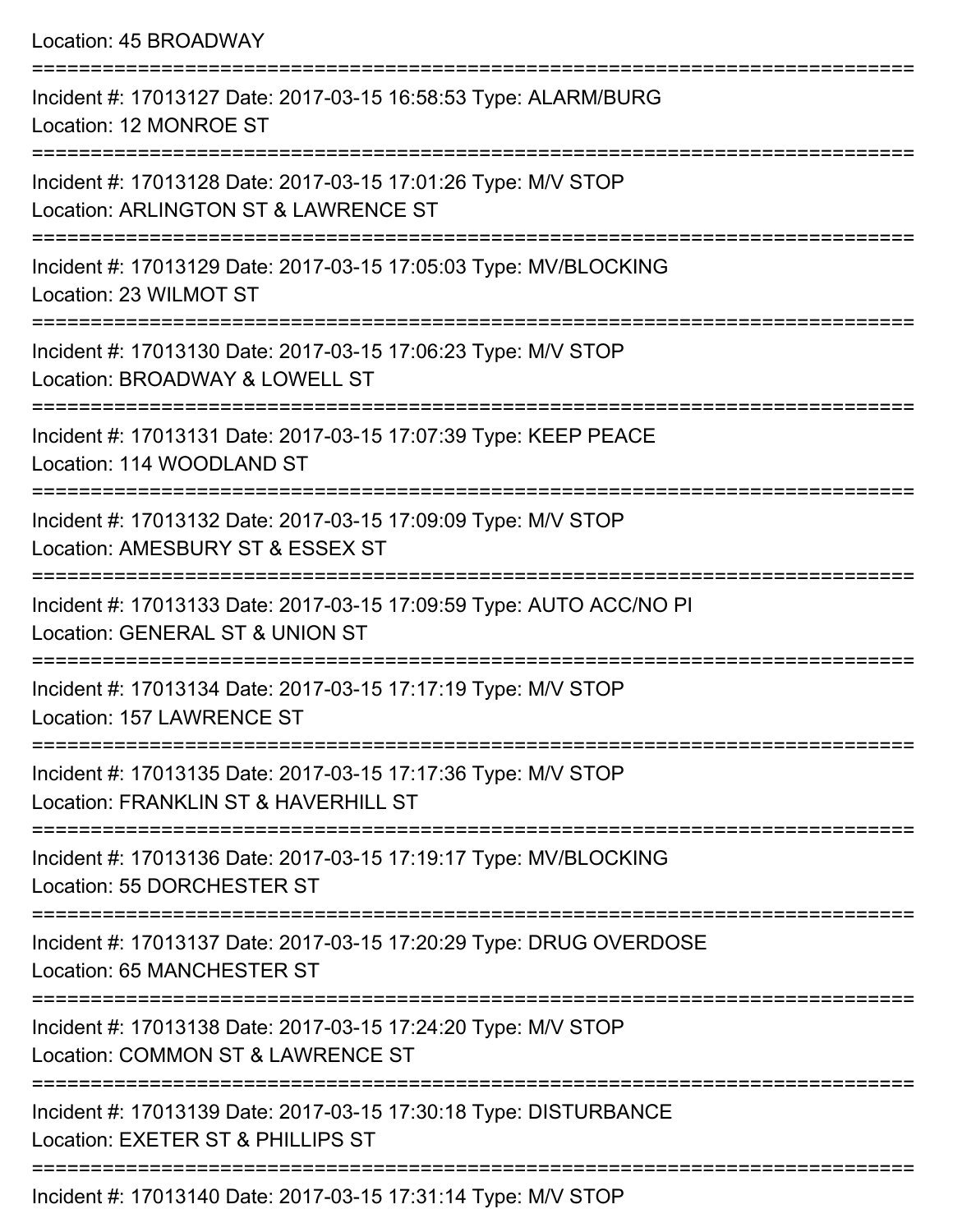| Incident #: 17013141 Date: 2017-03-15 17:33:36 Type: HIT & RUN M/V<br>Location: ELM ST & NEWBURY ST     |
|---------------------------------------------------------------------------------------------------------|
| Incident #: 17013142 Date: 2017-03-15 17:36:54 Type: LOCKOUT<br>Location: 198 ESSEX ST                  |
| Incident #: 17013143 Date: 2017-03-15 17:37:45 Type: SUS PERS/MV<br>Location: S BOYLSTON ST             |
| Incident #: 17013144 Date: 2017-03-15 17:39:23 Type: M/V STOP<br>Location: BROADWAY & PARK ST           |
| Incident #: 17013145 Date: 2017-03-15 17:48:22 Type: M/V STOP<br>Location: 196 BROADWAY                 |
| Incident #: 17013146 Date: 2017-03-15 17:50:46 Type: HIT & RUN M/V<br>Location: 28 WOODLAND ST          |
| Incident #: 17013147 Date: 2017-03-15 18:03:09 Type: HIT & RUN M/V<br>Location: ANDOVER ST & BELKNAP ST |
| Incident #: 17013148 Date: 2017-03-15 18:06:39 Type: AMBULANCE ASSSI<br>Location: 115 ALLSTON ST FL 2   |
| Incident #: 17013149 Date: 2017-03-15 18:29:37 Type: M/V STOP<br>Location: DURSO AV & WINTHROP AV       |
| Incident #: 17013150 Date: 2017-03-15 18:30:40 Type: ALARM/BURG<br>Location: 101 AMESBURY ST FL 4       |
| Incident #: 17013151 Date: 2017-03-15 18:31:25 Type: M/V STOP<br>Location: 157 LAWRENCE ST              |
| Incident #: 17013152 Date: 2017-03-15 18:35:08 Type: M/V STOP<br>Location: 2 DURSO AV                   |
| Incident #: 17013153 Date: 2017-03-15 18:39:34 Type: M/V STOP<br>Location: 157 LAWRENCE ST              |
| Incident #: 17013154 Date: 2017-03-15 18:49:53 Type: MEDIC SUPPORT                                      |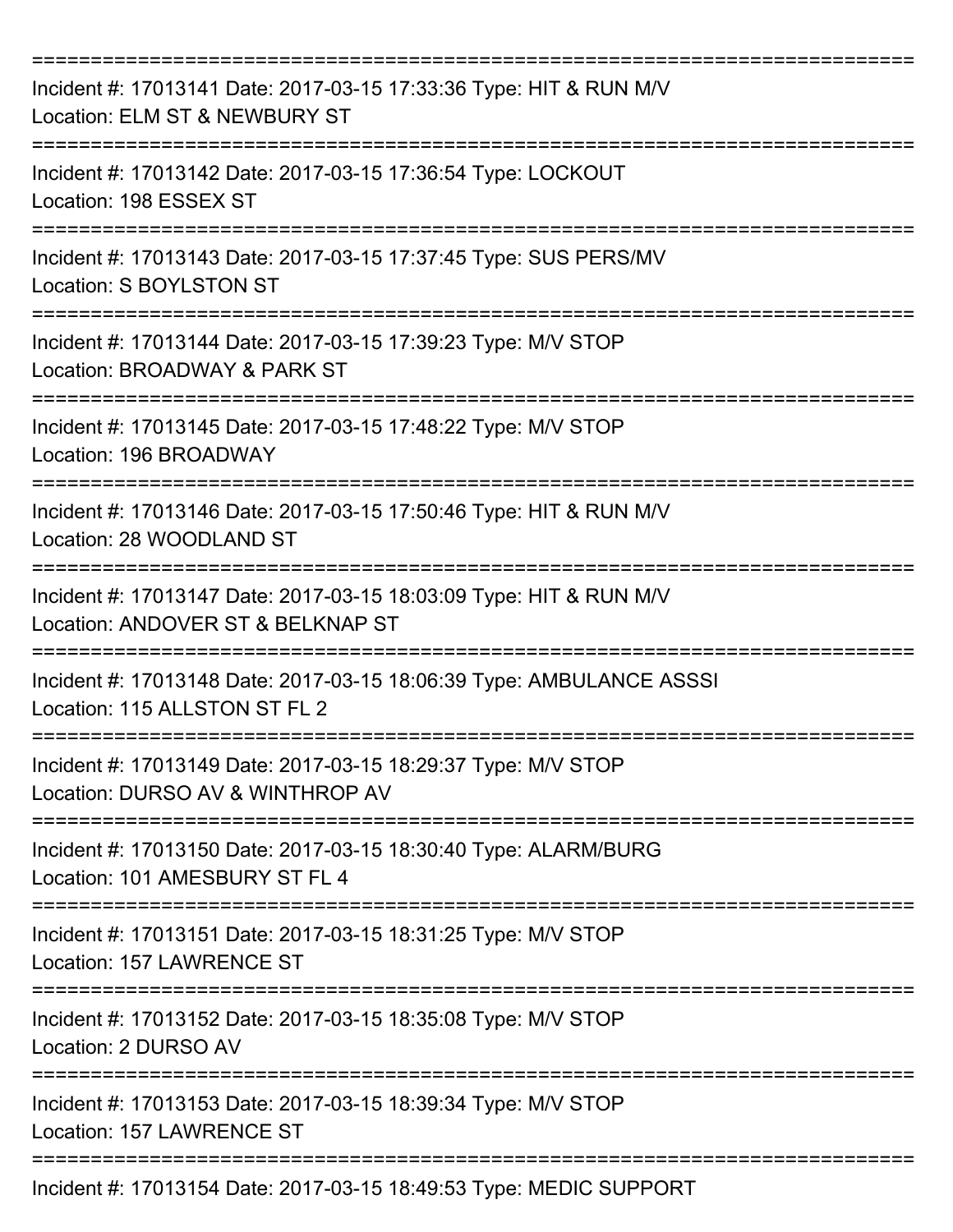| Incident #: 17013155 Date: 2017-03-15 18:54:11 Type: M/V STOP<br>Location: 157 LAWRENCE ST              |
|---------------------------------------------------------------------------------------------------------|
| Incident #: 17013156 Date: 2017-03-15 18:58:53 Type: MAN DOWN<br>Location: BROADWAY & CONCORD ST        |
| Incident #: 17013157 Date: 2017-03-15 19:20:36 Type: M/V STOP<br>Location: METHUEN ST & MILL ST         |
| Incident #: 17013159 Date: 2017-03-15 19:26:37 Type: ABAND MV<br>Location: 6 WESTCHESTER DR             |
| Incident #: 17013158 Date: 2017-03-15 19:27:34 Type: M/V STOP<br>Location: PARKER ST & SPRINGFIELD ST   |
| Incident #: 17013160 Date: 2017-03-15 19:28:20 Type: M/V STOP<br>Location: AMESBURY ST & HAVERHILL ST   |
| Incident #: 17013161 Date: 2017-03-15 19:35:04 Type: UNWANTEDGUEST<br>Location: 33 ORCHARD ST           |
| Incident #: 17013162 Date: 2017-03-15 19:38:10 Type: SUS PERS/MV<br>Location: 21 GARFIELD ST            |
| Incident #: 17013163 Date: 2017-03-15 19:45:00 Type: M/V STOP<br>Location: S BROADWAY & WEARE ST        |
| Incident #: 17013164 Date: 2017-03-15 19:51:44 Type: MV/BLOCKING<br>Location: 31 KENDALL ST             |
| Incident #: 17013165 Date: 2017-03-15 19:54:45 Type: M/V STOP<br>Location: BROADWAY & HAVERHILL ST      |
| Incident #: 17013167 Date: 2017-03-15 19:55:32 Type: SUS PERS/MV<br>Location: 63 S BROADWAY             |
| Incident #: 17013166 Date: 2017-03-15 19:57:29 Type: MEDIC SUPPORT<br><b>Location: 211 MERRIMACK ST</b> |
| Incident #: 17013168 Date: 2017-03-15 20:00:15 Type: M/V STOP                                           |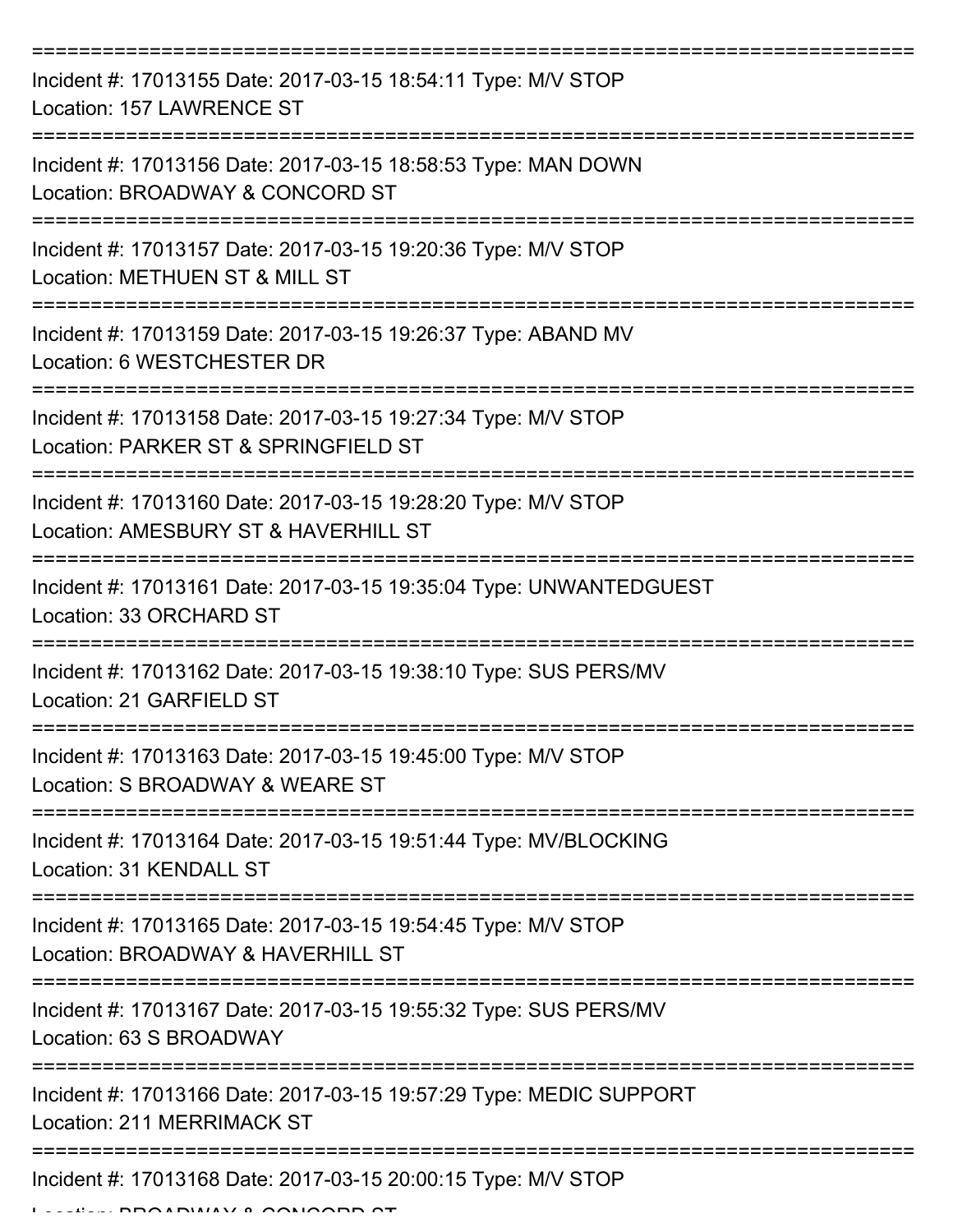| Incident #: 17013169 Date: 2017-03-15 20:04:54 Type: MISSING PERS<br>Location: WALK IN / 153 FARNHAM ST FL 2 |
|--------------------------------------------------------------------------------------------------------------|
| Incident #: 17013170 Date: 2017-03-15 20:15:17 Type: M/V STOP<br>Location: HAVERHILL ST & LAWRENCE ST        |
| Incident #: 17013171 Date: 2017-03-15 20:21:09 Type: 911 HANG UP<br>Location: 88 PHILLIPS ST                 |
| Incident #: 17013172 Date: 2017-03-15 20:26:13 Type: TOW OF M/V<br>Location: 41 BERKELEY ST                  |
| Incident #: 17013173 Date: 2017-03-15 20:35:13 Type: M/V STOP<br>Location: CANAL ST & MARSTON ST             |
| Incident #: 17013174 Date: 2017-03-15 20:46:23 Type: GENERAL SERV<br>Location: 54 MELVIN ST #10-21           |
| Incident #: 17013175 Date: 2017-03-15 20:49:03 Type: TOW OF M/V<br>Location: 1 BEACON AV                     |
| Incident #: 17013176 Date: 2017-03-15 21:18:48 Type: INVEST CONT<br>Location: 104 HOWARD ST FL 2             |
| Incident #: 17013177 Date: 2017-03-15 21:20:58 Type: ALARM/BURG<br>Location: 537 ANDOVER ST                  |
| Incident #: 17013178 Date: 2017-03-15 21:40:07 Type: M/V STOP<br>Location: AMESBURY ST & HAVERHILL ST        |
| Incident #: 17013179 Date: 2017-03-15 21:42:40 Type: DOMESTIC/PROG<br>Location: 110 JACKSON ST #1A           |
| Incident #: 17013180 Date: 2017-03-15 21:43:21 Type: DOMESTIC/PROG<br>Location: 329 HIGH ST FL 3             |
| Incident #: 17013181 Date: 2017-03-15 21:52:04 Type: MV/BLOCKING<br>Location: 52 COMMON ST                   |
| Incident #: 17013182 Date: 2017-03-15 22:24:36 Type: DISTURBANCE                                             |

Location: 210 MEDDIMACK ST #315